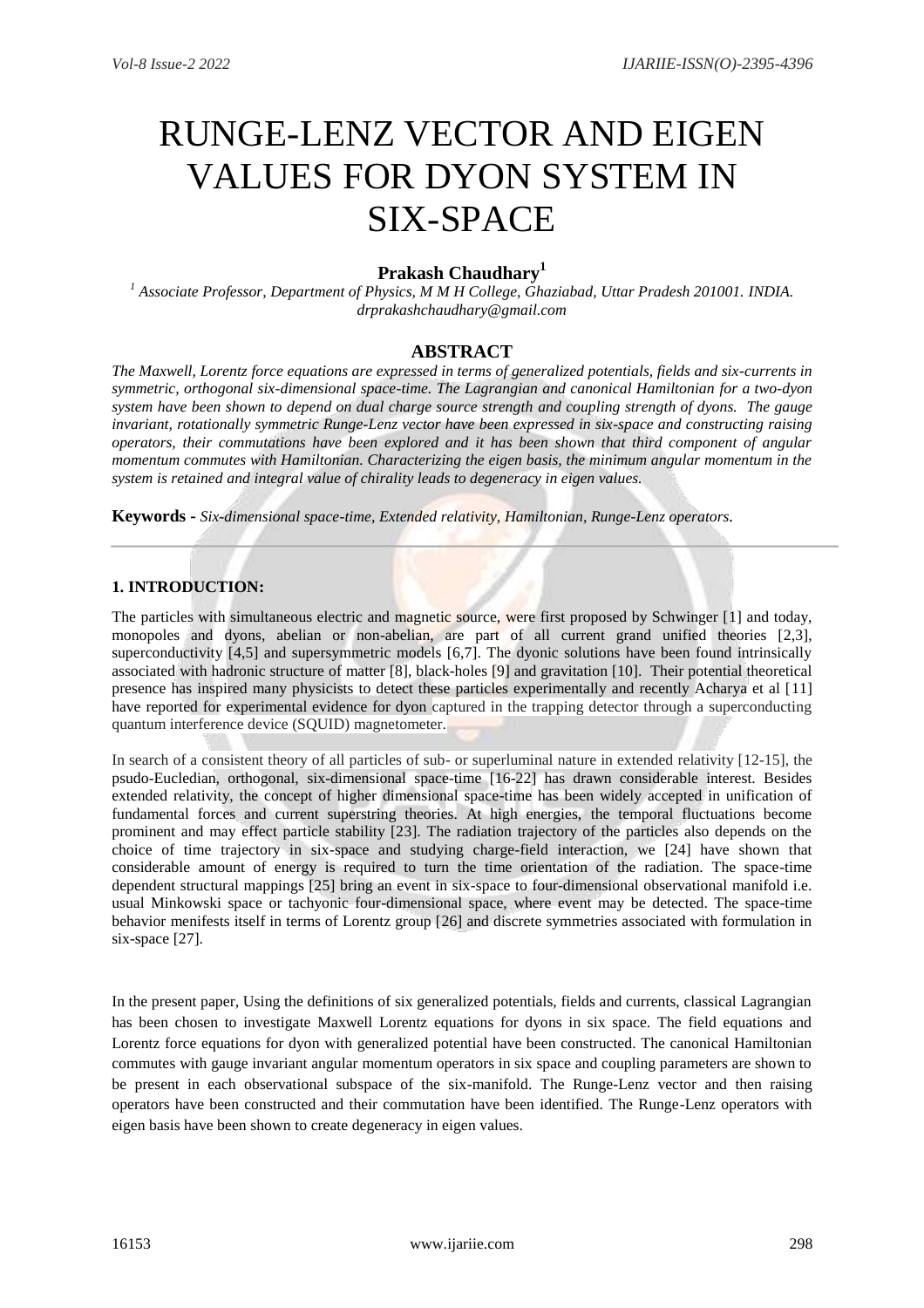## **2. BACKGROUND: MAXWELL, LORENTZ EQUATIONS FOR DYON:**

The pseudo-Euclidian, symmetric, six-dimensional space-time, with equal number of space and time coordinates is characterized by ;

| coordinates is characterized by,                                                                                                                                                 |      |
|----------------------------------------------------------------------------------------------------------------------------------------------------------------------------------|------|
| $P\{x^{\mu}\}\$ in $D(3\oplus 3) \equiv (\vec{r}, \vec{t})^T \equiv (x^1, x^2, x^3, x^4 = t^1, x^5 = t^2, x^6 = t^3)^T$                                                          | (1)  |
| With six coordinates or a spatial vector $\vec{r}$ and a temporal vector $\vec{t}$ . The bracket { } specifies six-vector in six-                                                |      |
| space. The electromagnetic fields associated with spin-1 dyon with mass m, say, carry generalized charge $q = e$                                                                 |      |
| - ig, where e is electric charge strength and g is magnetic charge strength. We define the electric potential $A_\mu$                                                            |      |
| and magnetic potential $B_{\mu}$ , as six-vectors given by;                                                                                                                      |      |
| ${A_u} = {A, \phi}$                                                                                                                                                              | (2)  |
| ${B_u} = {B, \omega}$                                                                                                                                                            | (3)  |
| Where $A$ , $\phi$ and $B$ , $\omega$ represent electric potential, and magnetic potential respectively, with spatial and temporal                                               |      |
| constituents. The generalized six potential for dyon is expressed as;                                                                                                            |      |
| $V_u = \{ A_u \} - \{ i B_u \} = \{ V, \Omega \}$                                                                                                                                | (4)  |
| And the six-current for dyon may consequently be described as,                                                                                                                   |      |
| $\mathcal{J}_{\mu} = j_{\mu} - i k_{\mu}$                                                                                                                                        | (5)  |
| Where $J^d$ is six current for dyon and $j_\mu$ is electric (or $k_\mu$ is magnetic) six current respectively. We can construct                                                  |      |
| electromagnetic field tensor with six potential (4) as,                                                                                                                          |      |
| $\mathcal{G}_{\mu\nu} = \mathcal{V}_{\mu,\nu} - \mathcal{V}_{\nu,\mu},$                                                                                                          | (6)  |
| and using six current (5), the electromagnetic field tensor leads to the six-covariant field equations given by,                                                                 |      |
| $\mathcal{G}_{\mu\nu}^{\;\;\;\;\nu} = \mathcal{J}_{\mu}$                                                                                                                         | (7)  |
| Let us define a new, duality invariant generalized field $\psi$ such that,                                                                                                       |      |
| $\psi^r = E_r - iH_r$ , and $\psi^t = E_t - iH_t$                                                                                                                                | (8)  |
| Here, superscript d represents dimensionality and $\psi^r$ , $\psi^t$ are generalized fields associated with dyons in spatial                                                    |      |
| and temporal dimensions, respectively. The dyonic fields associated with six space may also be expressed in                                                                      |      |
| terms of generalized six potentials as,                                                                                                                                          |      |
| $\psi^r = -\partial_{t_m} \mathcal{V} - \nabla_r \Omega_j + (i^{-1}) \cdot (\nabla_r x \mathcal{V})$                                                                             | (9)  |
| $\psi^t = -\nabla_t \cdot \mathcal{V}_i - \partial r_i \cdot \Omega + (i^{-1}) \cdot (\nabla_t \times \Omega),$                                                                  | (10) |
| and corresponding field equations, representing the six-dimensional fields and six-current relations may be                                                                      |      |
| given by,                                                                                                                                                                        |      |
| $(-i)(\nabla_r \times \psi_r) - \frac{\partial \psi_r}{\partial t_m} = \mathcal{J}_r$<br>$(-i)(\nabla_t \times \psi_t) - \frac{\partial \psi_t}{\partial r_i} = \mathcal{J}_t$ . | (11) |
|                                                                                                                                                                                  | (12) |
|                                                                                                                                                                                  |      |
| where, $\psi^r$ , $\psi^t$ , $\partial_r$ and $\partial_t$ represent spatial and temporal parts of the generalized fields and currents. The                                      |      |
| charge field interaction through generalized quantities also carries specific space-time structure dependence in                                                                 |      |
| six-space. The generalized fields and generalized current reproduce symmetric, duality invariant Maxwell                                                                         |      |
| equations for dyons. In presence of generalized six-fields, the most general expression for Lorentz force acting                                                                 |      |
| on dyon, in covariant form is given by [28];                                                                                                                                     |      |

$$
m\frac{dU_{\mu}}{d\tau} - q\mathcal{G}_{\mu\nu}U_{\nu} = 0\tag{13}
$$

where  $d\tau$  is the infinitesimal increment along the world line. The Lorentz force may also be expressed in terms of generalized fields, equation (8), in six-space as;  $\overline{d}$   $\overline{D}$ 

$$
m\frac{dv_r}{d\tau} = q [n\psi^r + i (v \times \psi^r)]
$$
  
\n
$$
m\frac{dv_t}{d\tau} = q [v\psi^t + i (n \times \psi^t)]
$$
\n(14)

In Lorentz force equations, (14,15),  $U_r$  and  $U_t$  represent the spatial and temporal velocity vectors and  $n$  is unit time vector along the particle trajectory.

## 3. **RUNGE-LENZ VECTOR AND EIGEN VALUES FOR TWO DYON SYSTEM:**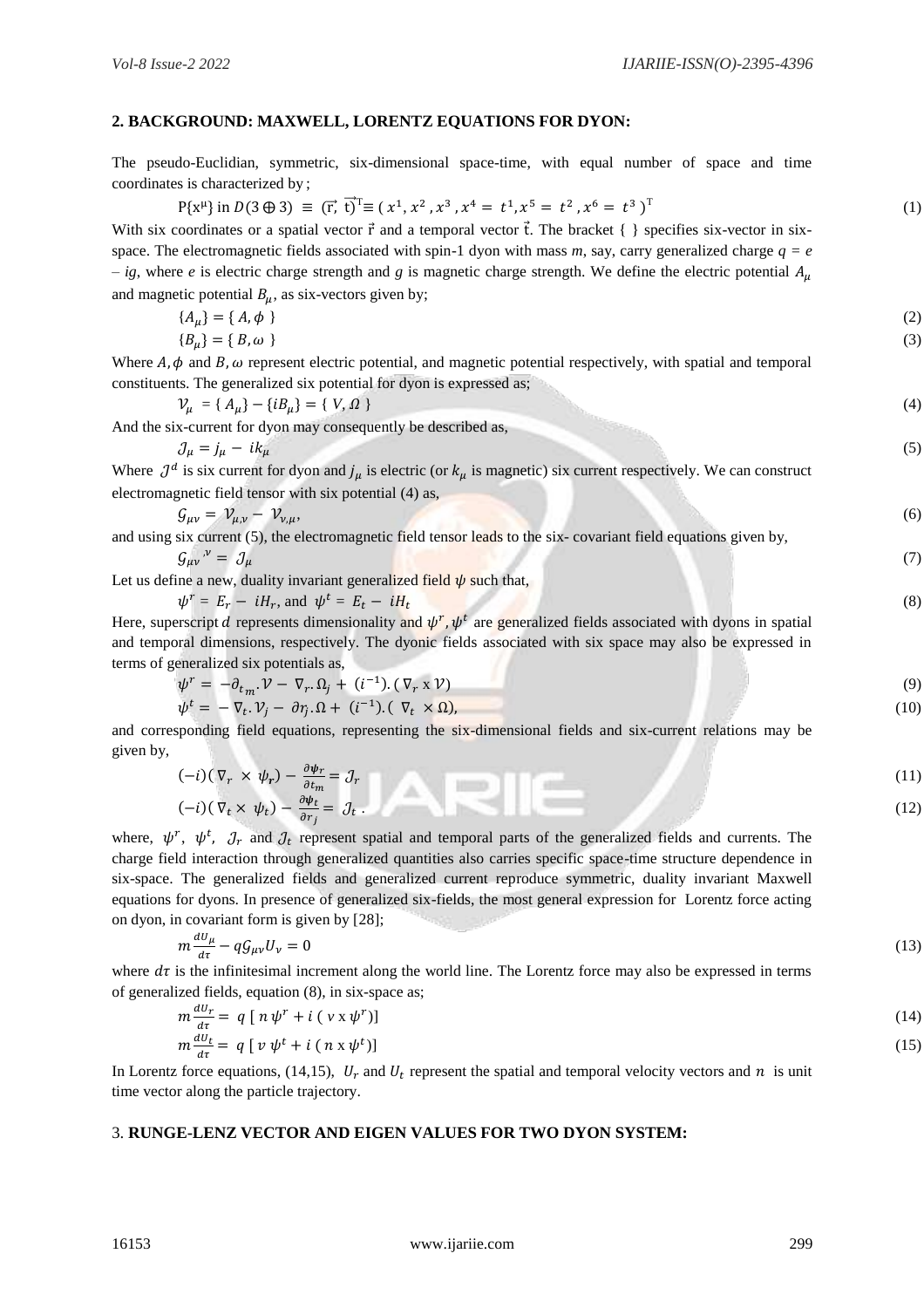In order to investigate the dynamics of a dyon of mass m and charge q in generalized fields, the suitable classical Lagrangian may be chosen as;

$$
\mathbf{E} = L_p + L_f + L_l \tag{16}
$$

$$
L_p = -m_o \tag{17}
$$

$$
L_F = -(1/4) \text{ K} [\alpha \{\mathcal{A}^2 - \mathcal{B}^2\} - 2\beta \mathcal{A} \mathcal{B}]
$$
\n
$$
L_I = [(\alpha A_\mu - \beta B_\mu)j^\mu - (\alpha B_\mu - \beta A_\mu)k^\mu]
$$
\n(18)

Such that  $L_p$ ,  $L_f$ ,  $L_l$  represent free particle Lagrangian, free field Lagrangian and interacting Lagrangian which arises due to interactions among six-dimensional fields and particles. In equation (18),  $\mathcal A$  and  $\mathcal B$  are given by;

$$
\mathcal{A} \equiv \mathcal{A}_{\mu\nu} = A_{\mu,\nu} - A_{\nu,\mu} \tag{20}
$$
\n
$$
\mathcal{B} \equiv \mathcal{B}_{\mu\nu} = B_{\mu,\nu} - B_{\nu,\mu} \tag{21}
$$

and K is the strength of interaction and  $\alpha$ ,  $\beta$  are coupling parameters given by,

$$
\alpha - i \beta = \exp(-2i\theta); \quad \alpha^2 + \beta^2 = 1
$$
\n
$$
\tan \theta = g/e = \frac{A_\mu}{B_\mu} = \frac{j_\mu}{k_\mu}
$$
\n(22)

where  $\theta$  is the angle of rotation in complex charge space. Applying the usual variational technique, the variation of six-potential (keeping particle trajectory fixed) yields field equations for dyons given by equation (14,15). The Lagrangian also enjoys invariance under extended Lorentz group [26] and under gauge transformations of the second type,

$$
V \to V' = \partial_{\mu} \chi \,, \tag{24}
$$

where  $\chi$  is arbitrary gauge potential. To derive the equation of motion from the Lagrangian density (16), we consider the variation of dyonic trajectory, without altering the generalized fields associated with dyons and relations (11,12) may be arrived.

The momenta canonically conjugate to generalized field tensor, given by equation (6), may be expressed as;

$$
p_{\mu} = \frac{\partial L}{\partial g_{\mu\nu}} = \frac{\partial L}{\partial \mathcal{J}_{\mu}} = \partial V_{\mu}^{*} \tag{25}
$$

Where,

$$
V_{\mu}^* = A_{\mu} + iB_{\mu} \tag{26}
$$

is the complex potential conjugate to generalized potential  $V_{\mu}$ .

The gauge invariant linear momentum associated with generalized fields [ref-pc] associated with dyons  $\pi^d$  may be expressed as;

| $\pi^d = (p^{\mu} - \mu_{12} V^d)$                                                           |  |
|----------------------------------------------------------------------------------------------|--|
| The angular momentum operators, in terms of linear angular momentum, may also be written as; |  |

| $J^r = \vec{r} \times \pi^r + \mu_{12} \frac{r}{r}$ | 28`  |
|-----------------------------------------------------|------|
| $J^t = \vec{t} \times \pi^t + \mu_{12} \frac{t}{t}$ | (29) |

The Hamiltonian for classical dyon in six-space, may be written as [ref pc];

 $H_d = [\{\pi^d \pi_d\}/2m] - [\alpha_{12}/(\chi_d] + [\mu_{12}/2m \chi_d \chi^d$  $\frac{1}{2}$  (30)

Where *m* is the dyon mass and electronic coupling parameter  $\alpha_{12}$ , is given by,

$$
\alpha_{12} = e_1e_2 + g_1g_2
$$
\n(31)

\nsub-, superscript *d* chosen to be either r or t corresponding to respective subspace in equation (30). The classical Hamiltonian for dyons is therefore modified in six-space and it contains coupling parameters and gauge invariant linear momentum operators. One can verify that the additional term in Hamiltonian is justified to retain following commutation rule;

| $[(J^d)^2, H_d] = 0.$ |  |  |  | (32) |
|-----------------------|--|--|--|------|
|                       |  |  |  |      |

In order to compute the eigen values of the angular momentum operators, we may construct gauge invariant, rotationally symmetric Runge-Lenz vectors, say  $A_d$  of the system in respective planes as follows;

$$
A_d = (1/m) \left[ \underline{i} \pi_d - (J_d \times \pi_d) + \alpha_{12} (\overrightarrow{d}/d) \right] \tag{33}
$$

The Runge-Lenz vector satisfies following commutation relations;

| $[J_a, A_b]^d = -i \in_{abc} A_c^d$ ( $\forall a, b, c = 1,2,3$ spatial coordinates) | (34) |
|--------------------------------------------------------------------------------------|------|
|--------------------------------------------------------------------------------------|------|

$$
[A_a, A_b]^d = -\underline{i} \in_{abc} j_c^d \left( -2\widehat{H}/m \right) \tag{35}
$$

$$
A_d J_d = J_d A_d = \alpha_{12} \cdot \mu_{12} \tag{36}
$$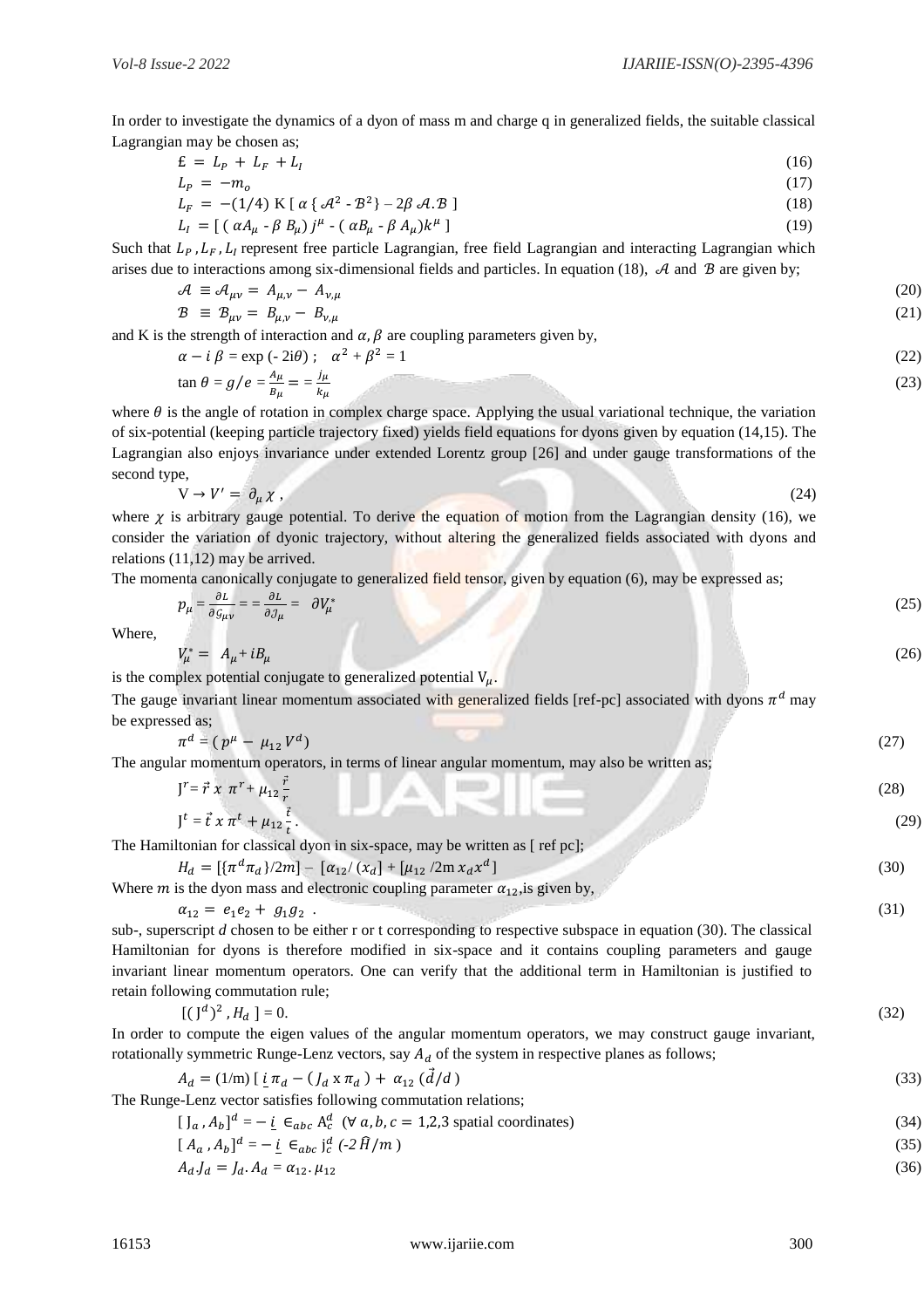$(A_d)^2 = \alpha_{12}^2 + \{(2 \hat{H}/m) (A_d)^2 - \mu_{12}\}$  $2 + 1$ . (37)

The contribution from magnetic coupling parameter  $\mu_{12}$  is irrespective of space (time) plane and hence magnetic charge contribution of two-dyon system through  $\mu_{12}$ , appears in both spatial and temporal sectors of the theory. Let us construct following operators in six-space,

$$
Z_1^d = (J_d/2) + (1/2) (-m/2H)^{1/2} A_d
$$
\n(38)

$$
Z_2^d = (J_d/2) - (1/2) (-m/2H)^{1/2} A_d
$$
\n(39)

Which satisfy following commutation relations;

$$
[(Z_1^d)_a, (Z_1^d)_b] = -\underline{i} \in_{abc} (Z_1^d)_c \tag{40}
$$

$$
[(Z_2^d)_a, (Z_2^d)_b] = -i \in_{abc} (Z_2^d)_c
$$
\n
$$
(41)
$$

$$
[(Z_1^d)_a, (Z_2^d)_b] = 0
$$
\n
$$
[(Z_1^d)_a, (J_d)^2] = [(Z_2^d)_a, (J_d)^2] = 0
$$
\n(42)

From the identities, represented by equations (40-43), it can be readily seen that the angular momentum operators commute with addition or subtraction of  $Z_1^d$ ,  $Z_2^d$ , i.e.,

$$
[J_d, (Z_1^d - Z_2^d)] = [J_d, (Z_1^d + Z_2^d)] = 0
$$
\n(44)

Explicitly, the operators  $J_d$  become diagonal when the basis  $Z_1^d$ - $Z_2^d$  to  $Z_1^d$  +  $Z_2^d$  is used to characterize them. Equations (22,23) yield;

$$
(Z_1^d - Z_2^d) (Z_1^d + Z_2^d + 1) = (-m/2H)^{1/2} \alpha_{12} \mu_{12} \tag{45}
$$

Where,

where,  
\n
$$
Z_1^d - Z_2^d = \mu_{12}
$$
\n
$$
Z_1^d + Z_2^d = (-m/2H)^{1/2} \alpha_{12} - 1
$$
\n(47)  
\nUsing relation, the eigen values of the total angular momentum  $J_d$ , may directly be written as;

$$
|\alpha_{12}|, |\alpha_{12}| + 1, \dots, |\alpha_{12}| + n, \dots, \left(-\frac{m}{2H}\right)^{1/2} \alpha_{12} - 1 \tag{48}
$$

With the condition;

 $|J_d| \geq \mu_{12}$  $| \geq \mu_{12},$  (49)

or more specifically

$$
|J_r| \ge \mu_{12} \text{ and } |J_t| \ge \mu_{12} \tag{50}
$$

In respective 3D spatial or temporal sectors of the six-dimensional manifold. The third component of total angular momentum i.e.,  $(J_d)^3$  may execute following eigen values;

 $-(|\mu_{12}| + n)$  …… +  $(|\mu_{12}| + n)$  (51)

In respective planes, where n chooses the integer values.

### **4. DISCUSSION:**

The symmetric six-dimensional space-time is constructed with three space and three time coordinates with signature  $g_{\mu\nu} = (1,1,1,-1,-1)$ . The generalized Maxwell field equations for a dyon have been expressed in terms of generalized potential, current and dual fields in six-space by equation (7). Using generalized potentials given by equation (4), a dual field in terms of existing generalized electromagnetic fields in six-space is defined through equation (8) and the Maxwell set of equations are expressed through equation (11,12). The Lorentz force acting on a dually charged dyon is expressed through equations (14,15). These equations may be used to find force equations in respective observational slices of the six-space. The Lagrangian for a two-dyon system is expressed in terms of generalized potentials and coupling parameters, which depend on dual charge source strength and interaction strength of dyons. The momenta canonically conjugate to the generalized electromagnetic field tensor is expressed by equation (25). The gauge invariant linear momentum leads to angular momentum given by equation (27). The Hamiltonian for the dyon system is expressed is expressed by equation (30), which commutes with angular momentum operators and carries temporal dependence in six-space. The total angular momentum and its components commute with the Hamiltonian, implies the spherical symmetry, and generated degeneracy in energy level can be connected by raising operators. An analogous operator may be constructed in terms of Runge-Lenz vector, which commutes with Hamiltonian but does not commutes with total angular momentum. The angular momentum and Runge-Lenz, both separately constitute rotation invariance in three dimensions, may be combined to give complete set of operators in respective fourdimensions i.e. in  $[R]^4$  or  $[T]^4$  subspace of six-space.